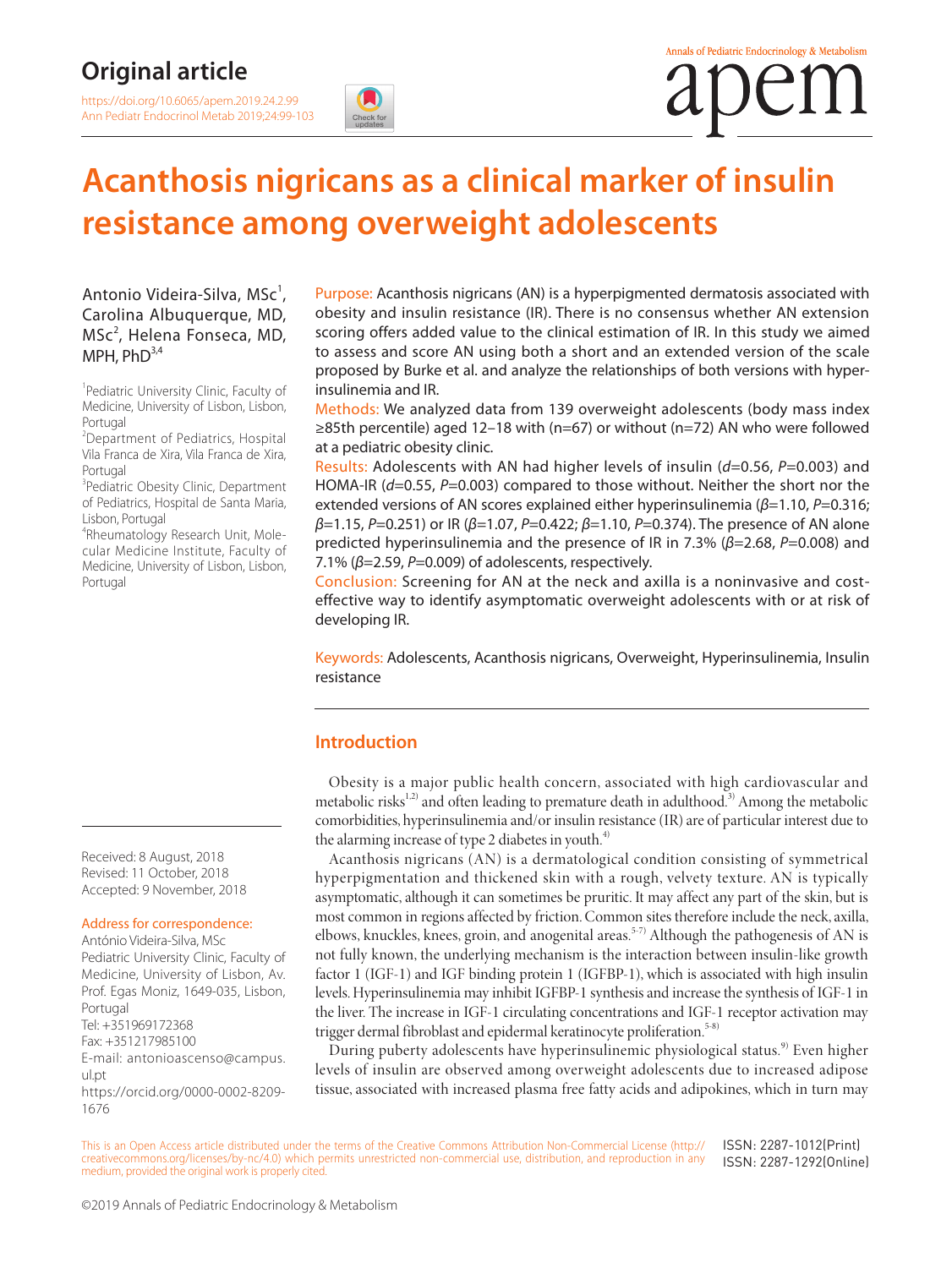impair glucose transport activity, resulting in IR. IGF-1 may play an important role in this relationship. IGF-I binds to insulin receptors, stimulating glucose transport in the adipose and muscle tissues, inhibiting hepatic glucose output, and simultaneously suppressing insulin secretion, which may lead to a decrease in blood glucose.<sup>10)</sup> However, in the presence of IR and consequent hyperinsulinemia, lower levels of IGFBP-1 may lead to disturbances in glucose homeostasis and possibly to prolonged states of IR. These factors may explain the higher prevalence of AN among overweight adolescents, compared to adults and adolescent peers who are not overweight.<sup>11)</sup>

In addition, several previous studies have reported higher AN prevalence among Black adolescents, associated with insulin hyper-secretion and IR, compared to their White peers.<sup>12)</sup> Although it is not fully understood whether insulin hyper-secretion/IR are associated with genetic, lifestyle, and/ or socioeconomic differences,<sup>13)</sup> there is a consensus that AN is associated with overweight and IR.

Although several authors have suggested that the presence of AN may be used as a clinical marker for hyperinsulinemia and IR in overweight adolescents, there is no consensus whether AN scoring adds value to the clinical estimation of IR.<sup>14,15)</sup> Burke's scale is the most widespread measure used to score AN.<sup>15)</sup> Two different versions of this scale (a short and an extended version) are used inconsistently across studies. In addition to this limitation, most previous studies used unbalanced group sizes for comparisons, which may have biased their conclusions.

The main aim of this study was to assess and score AN, using a short (neck and axilla) and an extended version (neck, axilla, elbows, knuckles and knees) of the scale proposed by Burke at al.,15) and to analyze the predictive power of both versions for the clinical estimation of IR.

## **Materials and methods**

#### 1. Participants

For this cross-sectional study, we analyzed data from a sample of overweight adolescents (body mass index [BMI] ≥85th percentile) aged between 12 and 18 years old who were undergoing treatment at a pediatric obesity clinic.

A total of 79 adolescents were screened for AN between July 2015 and December 2016. Of these, 67 (84.8%) were scored according to Burke's scale.<sup>15)</sup> Since unbalanced sample sizes can result in inaccurate statistical outcomes and may influence type I error rates,<sup>16)</sup> we added independent data for 60 adolescents who attended the clinic during the 18-month period immediately prior to July 2015 to the without-AN group (12, corresponding to 15.2%), for a total of 72 adolescents. Clinical data for these adolescents were collected retrospectively. The recruitment design is presented in Fig. 1.

None of the included participants met the criteria for diabetes, nor did any present with other clinical conditions or report using medication that could promote hyperinsulinemia or AN development.

#### 2. Measurements

1) Anthropometric and body composition assessments

Height was assessed with a height stadiometer (seca 217, seca GmbH & Co. KG, Hamburg, Germany) with the head in the Frankfort plane, without shoes, with the participant's back to the stadiometer, and after an expiratory phase. Height was registered to the nearest 0.1 cm.

Body weight and body composition were measured with a bioelectrical impedance scale (InBody 230, InBody, Seoul, Korea) to the nearest 0.1 kg, with the subjects wearing as few clothes as possible, and without shoes or socks. Relative body fat mass (%BFM) and relative skeletal muscle mass (%SMM) were calculated by dividing the total BFM (kg) and SMM (kg) by body weight, respectively.

BMI was calculated by dividing the body weight in kilograms by the square of height in meters [BMI=weight (kg)/height<sup>2</sup> (m)]. The calculation of BMI *z*-score was based on World Health Organization data [BMI *z*-score=[(BMI/M(t))L(*t*)-1]/L(*t*)S(*t*)].

Waist (WC) and hip circumferences (HipC) were assessed using a flexible anthropometric tape (seca 203). WC was measured at the level of the iliac crest, with the subjects standing and at the end of a regular expiration (Cameron method), and HipC at the maximum protuberance of the buttocks.

#### 2) Clinical assessments

Pubertal status was assessed and categorized according to Tanner stages. AN was assessed by the same investigator and scored according to the scale outlined by Burke et al.<sup>15)</sup> Two different scores were calculated: AN score 1 and AN score 2. AN score 1 was calculated as the sum of the scores in each of the most prevalent AN locations (i.e., neck, axilla) and texture [AN score 1= neck score  $(0-4)$  + axilla score  $(0-4)$  + texture  $(0-3)$ ]. AN score 2 was calculated as AN score1, plus the presence (or absence) of AN at the elbows, knuckles, and/or knees [AN score 2=neck score  $(0-4)$  + axilla score  $(0-4)$  + texture  $(0-3)$  + elbows  $(0-1)$  + knuckles  $(0-1)$  + knees  $(0-1)$ ] (Supplemental Table 1).



**Fig. 1.** Recruitment design. AN, acanthosis nigricans.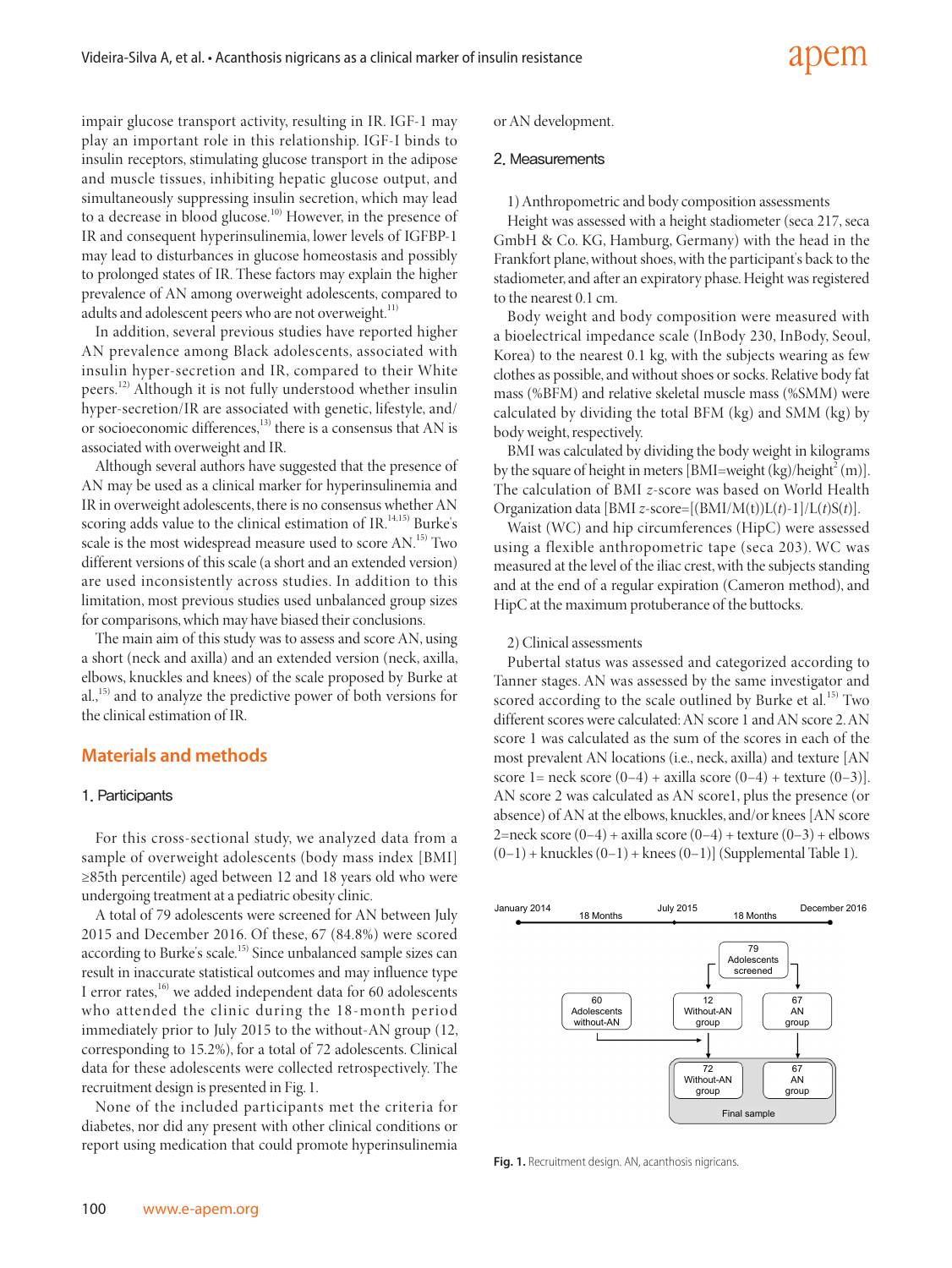Resting blood pressure was measured using a digital sphygmomanometer (CAS 9302S, CAS Medical Systems, Branford, CT, USA) in the right arm with an appropriate size cuff, after five minutes of rest in the seated position. The measurement was performed three times and the average of the three measurements was recorded.

Biochemical analysis was performed in the laboratory of

| Characteristic                         | AN group<br>$(n=67)$ | Without-AN group<br>$(n=72)$ | $P$ -value  |
|----------------------------------------|----------------------|------------------------------|-------------|
| Sex, girls                             | 32 (47.8)            | 31(43.1)                     | $0.578^{a}$ |
| Race, Black                            | 5(7.5)               | 2(2.8)                       | $0.207a}$   |
| Age (mo)                               | 176±19               | $170 + 22$                   | 0.117       |
| Tanner stage                           |                      |                              | $0.004^{a}$ |
|                                        | 0(0)                 | 1(1.4)                       |             |
| $\mathbf{  }$                          | 1(1.5)               | 14 (19.4)                    |             |
| $\mathbb{H}$                           | 12 (17.9)            | 12(16.7)                     |             |
| $\mathsf{IV}$                          | 17(25.4)             | 21(29.2)                     |             |
| $\vee$                                 | 37(55.2)             | 24(33.3)                     |             |
| <b>BMI z-score</b>                     | $2.51 \pm 1.34$      | 2.49±0.87                    | 0.893       |
| WC (cm)                                | 102.4±14.2           | 99.4±12.8                    | 0.230       |
| BFM (%)                                | $41.2 \pm 6.1$       | $40.3 \pm 5.6$               | 0.461       |
| SMM (%)                                | $32.4 \pm 6.1$       | 33.9±5.5                     | 0.129       |
| SBP (mmHg)                             | $123.1 \pm 12.9$     | 119.0±12.6                   | 0.060       |
| DBP (mmHg)                             | $62.8 + 9.5$         | $61.1 \pm 10.5$              | 0.337       |
| Glycemia (mg/dL)                       | 84.6±8.2             | 84.1±6.5                     | 0.693       |
| Insulin (µlU/mL)                       | $26.4 \pm 16.3$      | $19.0 \pm 10.3$              | 0.003       |
| <b>HOMA-IR</b>                         | $5.59 \pm 3.51$      | $4.00 \pm 2.29$              | 0.003       |
| Total cholesterol (mg/dL)              | 159.5±27.7           | 152.8±28.0                   | 0.169       |
| HDL-C (mg/dL)                          | 47.2±11.3            | $50.8 \pm 12.7$              | 0.084       |
| Triglycerides (mg/dL)                  | $94.5 \pm 55.1$      | 79.0±39.3                    | 0.064       |
| Hyperinsulinemia<br>(≥90th percentile) | 47 (70.2)            | 34 (47.2)                    | $0.008^{a}$ |
| IR.                                    | 42 (62.7)            | 28 (38.9)                    | $0.008a}$   |
| $(HOMA-IR \geq 90th$ percentile)       |                      |                              |             |
| AN neck                                | 57 (85.1)            |                              |             |
| AN axilla                              | 50 (74.6)            |                              |             |
| AN elbows                              | 26 (38.8)            |                              |             |
| <b>AN knuckles</b>                     | 16 (23.9)            |                              |             |
| AN knees                               | 14 (20.9)            |                              |             |

| Table 1. Clinical characteristics of the participants |
|-------------------------------------------------------|
|-------------------------------------------------------|

Values are presented as number (%) or mean±standard deviation. BMI, body mass index; WC, waist circumference; BFM, body fat mass; SMM, skeletal muscle mass; SBP, systolic blood pressure; DBP, diastolic blood pressure; HOMA-IR, homeostatic model assessment-insulin resistance; HDL-C, high-density lipoprotein cholesterol; AN, acanthosis nigricans. a)Chi-square test.

Clinical Pathology at the hospital. Blood samples were collected after overnight fasting (12 hours) in the presence of one of the parents/caregivers, and after local application of a topical anesthesia patch (eutectic mixture of local anesthetics, EMLA). Blood glucose levels were determined using the hexokinase method, and insulin was assessed using a chemiluminescence immunoassay technique (ADVIA 2400, Siemens, Newark, DE, USA). IR was derived by the homeostasis model assessment (HOMA-IR) method, as follows: insulin (μUI/mL)×glucose (mg/dL/405). Insulin and HOMA-IR values ≥90th percentile were considered to represent hyperinsulinemia and IR, respectively.<sup>17,18)</sup> (Supplemental Table 2).

## 3. Statistical analysis

Data were analyzed using IBM SPSS Statistics ver. 22.0 (IBM Co., Armonk, NY, USA).

Chi-square tests and independent sample t-tests were used to analyze differences between the without-AN and AN groups. Logistic regression analyses were conducted to analyze the influence of AN severity scores on IR and hyperinsulinemia.

A *P*-value of <0.05 was considered statistically significant and odds values >1.5 as the minimum acceptable effect size.

# **Results**

Data from 139 overweight adolescents (45.3% girls, 5.2% Black), with a mean age of 14.4  $(\pm 1.8)$  years and mean BMI *z*-score 2.50  $(\pm 1.1)$ , were included in the analysis. There was no significant difference in the number of Black adolescents between the AN and without-AN groups (7.5 vs. 2.8%, *P*=0.207).

The neck was the most prevalent AN location (85.1%), followed by the axilla (74.6%), elbows (38.8%), knuckles (23.9%), and knees (20.9%) (Table 1). All participants with AN at the elbows, knuckles, and/or knees also had AN at the neck and/or axilla, but not vice-versa (data not shown).

Adolescents with AN (n=67) showed higher levels of insulin (*d*=0.56, *P*=0.003) and HOMA-IR (*d*=0.55, *P*=0.003), and higher prevalence of hyperinsulinemia (70.2% vs. 47.2%, *P*=0.008) and IR (62.7% vs. 38.9%, *P*=0.008), compared to adolescents without AN (n=72) (Table 1). In addition, insulin and HOMA-IR levels tended to be higher among adolescents with AN and IR, compared to adolescents without AN but with IR (*d*=0.45, *P*=0.065; *d*=0.44, *P*=0.067) (data not shown).

None of the AN severity scores was able to explain either hyperinsulinemia (*β*=1.10, *P*=0.316; *β*=1.15, *P*=0.251) or IR

#### **Table 2. Summary of logistic regression analysis for AN e AN severity scores for the prediction of hyperinsulinemia and insulin resistance**

|                                                                                                                                                                                                                                  | Hyperinsulinemia |       |      |       |                                                                                                                 | IR    |       |       |           |                             |                         |       |
|----------------------------------------------------------------------------------------------------------------------------------------------------------------------------------------------------------------------------------|------------------|-------|------|-------|-----------------------------------------------------------------------------------------------------------------|-------|-------|-------|-----------|-----------------------------|-------------------------|-------|
|                                                                                                                                                                                                                                  |                  | SE.   | OR   |       | P-value Sensitivity Specificity                                                                                 |       |       | SE.   | <b>OR</b> | P-value                     | Sensitivity Specificity |       |
| AN score 1                                                                                                                                                                                                                       | 0.091            | 0.091 | -10  | 0.316 |                                                                                                                 |       | 0.065 | 0.081 | .07       | 0.422                       |                         |       |
| AN score 2                                                                                                                                                                                                                       | 0.141            | 0.123 |      | 0.251 |                                                                                                                 |       | 0.097 | 1.09  | l.10      | 0.374                       |                         |       |
| AN (presence)                                                                                                                                                                                                                    | 0.987            | 0.374 | 2.68 | 0.008 | 66.0%                                                                                                           | 58.0% | 0.952 | 0.362 | 2 59      | 0.009                       | 63.3%                   | 60.0% |
| $\cdots$ . The contract of the contract of the contract of the contract of the contract of the contract of the contract of the contract of the contract of the contract of the contract of the contract of the contract of the c |                  |       |      |       | the contract of the contract of the contract of the contract of the contract of the contract of the contract of |       |       |       |           | $\sim$ $\sim$ $\sim$ $\sim$ |                         |       |

AN, acanthosis nigricans; IR, insulin resistance; *β*, unstandardized beta; OR, odds ratio; SE, standard error for the unstandardized beta.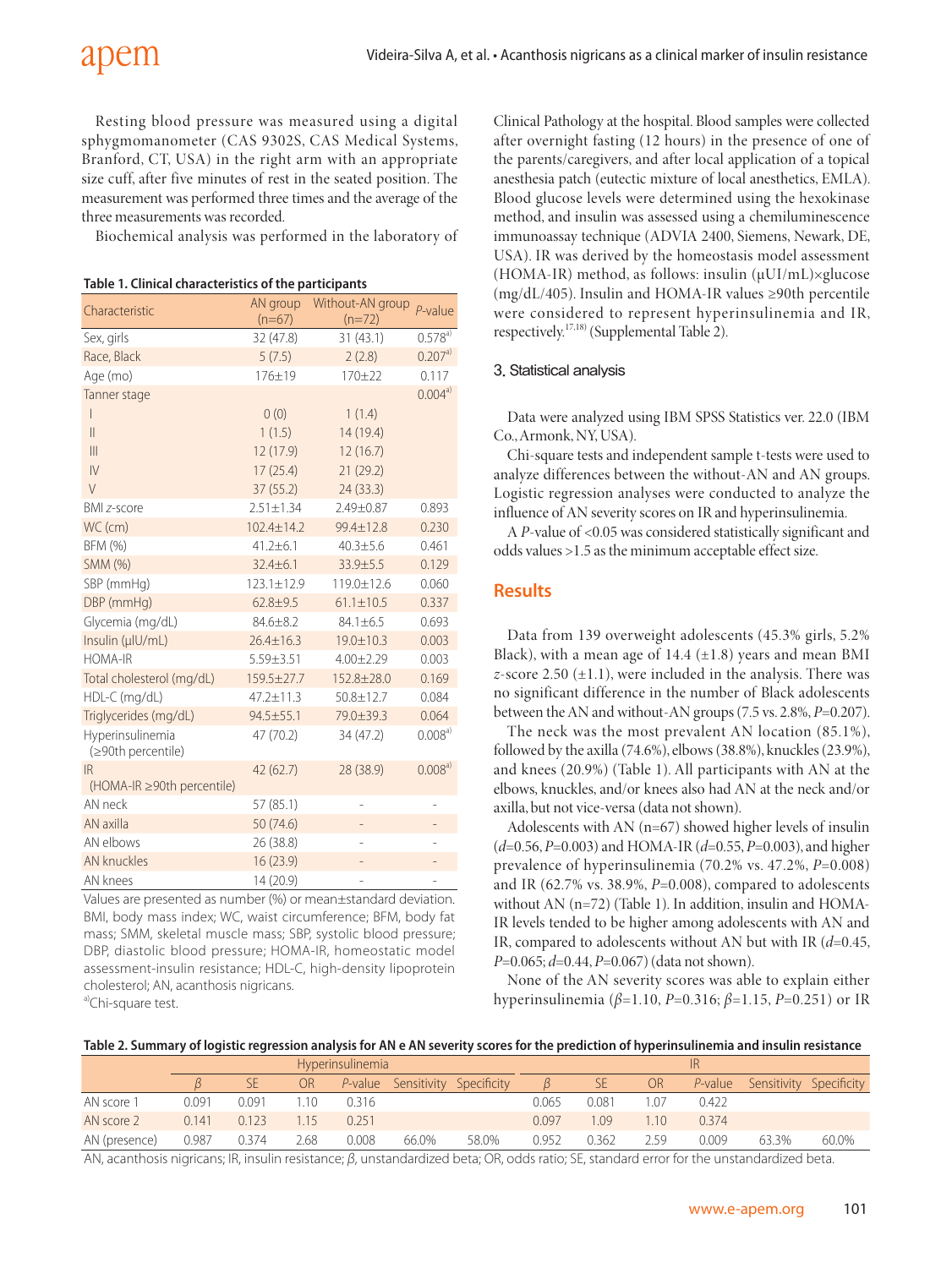(*β*=1.07, *P*=0.422; *β*=1.10, *P*=0.374). However, the presence of AN alone predicted hyperinsulinemia and the presence of IR in 7.3% (*β*=2.68, *P*=0.008) and 7.1% (*β*=2.59, *P*=0.009) of subjects, respectively. Adolescents with AN had 2.59 and 2.68 greater odds of having hyperinsulinemia or IR, respectively, compared to those without AN (Table 2).

# **Discussion**

A review of the literature suggests that AN is a clinical marker for hyperinsulinemia and IR in overweight adolescents.<sup>19)</sup> Although one could expect that more severe AN would be associated with more severe IR, there is no consensus in this regard.<sup>15,20,21)</sup> Results indicating the relevance of AN scoring for the prediction of IR severity may be biased by inconsistent application of the scoring system and unbalanced sample sizes. In order to overcome these limitations, we opted to use both versions of the AN scale proposed by Burke et al. $^{15)}$  and to ensure balanced sample sizes.

Our findings suggest that AN scoring is not useful for the estimation of hyperinsulinemia or IR. However, the presence of AN alone predicted hyperinsulinemia and the presence of IR in 7.3% and 7.1% of subjects, with sensitivities of 66.0% and 63.3%, respectively.

AN is a dermatological condition triggered by high insulin levels, usually as a consequence of IR status.<sup>6-8)</sup> We postulate that AN is an ongoing process sensitive not only to insulin level variation, but also to the duration of IR status. Persistent/chronic high insulin levels may induce dermal fibroblasts and epidermal keratinocyte proliferation, AN development, and increased AN severity/extension. However, high AN severity may occur in the presence of high insulin levels during a shorter time frame of exposure.

About 63% of the adolescents in the AN group exhibited IR. It is possible that the remaining 37% developed IR at a specific point in time, with ulterior reversion, and consequent insulin level normalization, leading to reduction of the AN extent overtime, but not to its complete reversion.<sup>5,6,22,23)</sup> On the other hand, the 39% of adolescents without AN with IR could have developed IR more recently, and/or their insulin levels were not high enough to trigger AN development. Indeed, despite IR, adolescents without AN have lower levels of insulin, compared to those with AN.

This balance between time of exposure to high insulin levels and the severity of hyperinsulinemia may explain the non-linear relationship observed between insulin/HOMA-IR and AN severity score. In order to understand this relationship, further longitudinal studies are needed.

Although the difference was not statistically significant, it is interesting to observe that the number of Black adolescents was higher in the AN group, which is in line with the results reported by previous studies.<sup>12)</sup> Nevertheless, because the difference in the number of Black adolescents between the AN and without-AN groups was not statistically significant, we hypothesized that the effects on the results were also not significant.

This study has some limitations. One is the cross-sectional design, which does not allow for causal inferences. Another possible limitation is the addition of data from 60 adolescents without AN, which were retrospectively collected. Although this addition may result in bias, the reason for the use of retrospective data was to balance the sample size, to address one of the main concerns of this study. In addition, all retrospective data were collected by the same healthcare professionals.

Despite the acknowledged limitations, the results of this study suggest that the neck and axilla should be routinely assessed for the presence of AN, since it is a noninvasive and cost-effective way to identify asymptomatic overweight adolescents who have or are at risk of developing IR, which can be associated with early development of type 2 diabetes mellitus.<sup>19,24)</sup>

Since AN may have a strong visual impact, its presence alone may be a strong reason for seeking medical care during adolescence. In addition, due to the psychological distress that it may cause,<sup>25)</sup> AN can be used as a motivational trigger for lifestyle changes and weight loss, through the enhancement of diet and physical exercise.

# **Ethical statement**

This study was approved by the Research Ethics Committee of the Faculty of Medicine of the University of Lisbon, Portugal (24/06/2015), and is in accordance with the 1964 Helsinki declaration and its later amendments. Informed consent and assent were collected from all patients.

# **Conflict of interest**

No potential conflict of interest relevant to this article was reported.

# **Supplementary material**

Supplementary Table 1 and 2 can be found via [http://doi.](http://doi.org/10.6065/apem.2019.24.2.99) [org/10.6065/apem.2019.24.2.99.](http://doi.org/10.6065/apem.2019.24.2.99)

# **Acknowledgments**

AVS is supported by the Portuguese Foundation for Science and Technology (SFRH/BD/130193/2017). This research did not receive any specific grants from funding agencies in the public, commercial, or not-for-profit sectors.

The AVS funding organization played no role in the study design; in the collection, analysis, and interpretation of data; in the writing of the report; or in the decision to submit the report for publication.

The other authors have no financial relationships relevant to this article to disclose. The authors have no potential conflicts of interest to disclose.